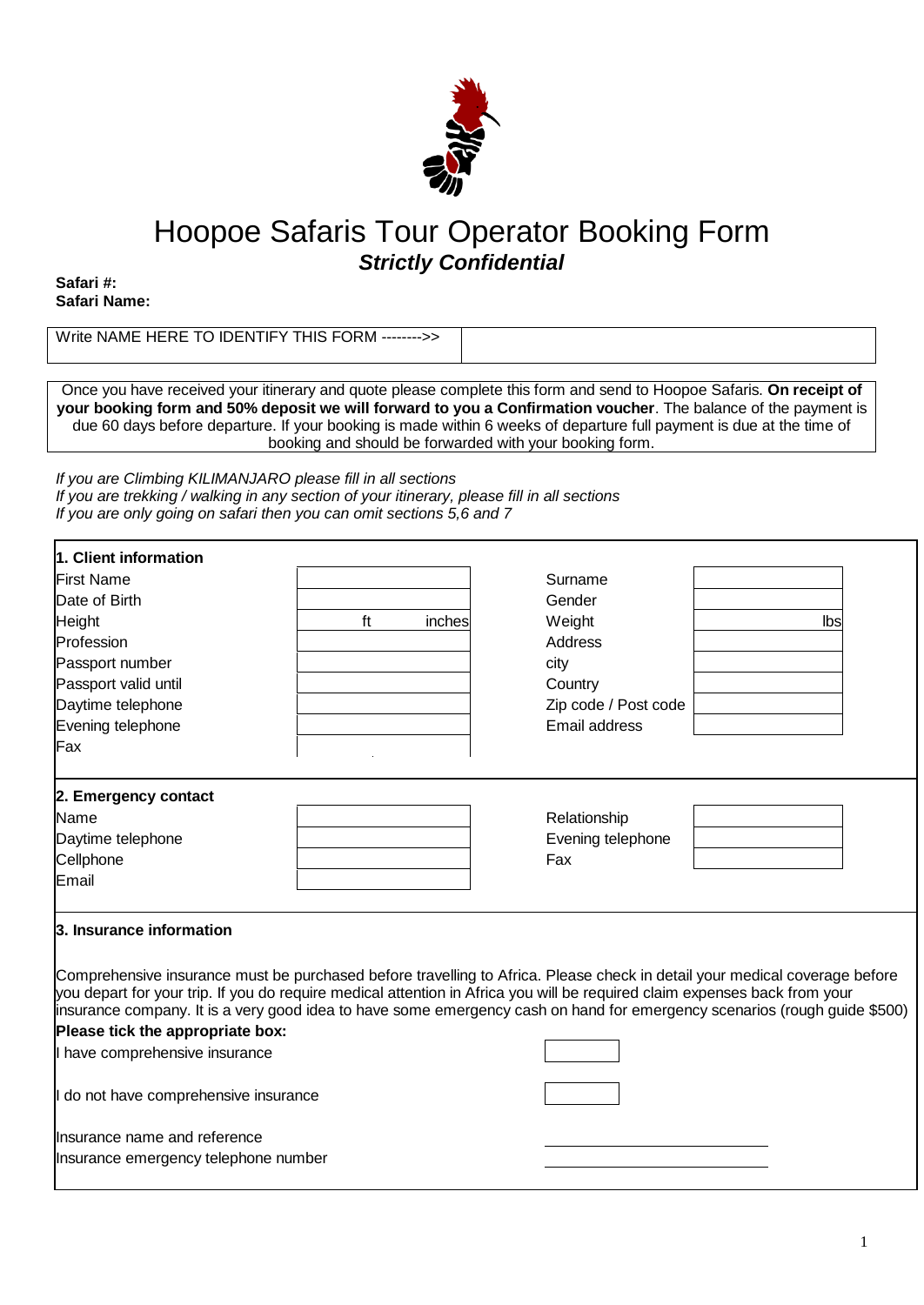| 4. Medical & Dietary Information                                                                                  |                  |                                  |                                 |                                                              |  |                                           |    |  |
|-------------------------------------------------------------------------------------------------------------------|------------------|----------------------------------|---------------------------------|--------------------------------------------------------------|--|-------------------------------------------|----|--|
| <b>List Allergy</b>                                                                                               | Reaction         |                                  |                                 | Medication required (should be carried with you on the trip) |  |                                           |    |  |
|                                                                                                                   |                  |                                  |                                 |                                                              |  |                                           |    |  |
|                                                                                                                   |                  |                                  |                                 |                                                              |  |                                           |    |  |
|                                                                                                                   |                  |                                  |                                 |                                                              |  |                                           |    |  |
|                                                                                                                   |                  |                                  |                                 |                                                              |  |                                           |    |  |
| Medication                                                                                                        | Taken for Dosage |                                  | start date Current side effects |                                                              |  |                                           |    |  |
|                                                                                                                   |                  |                                  |                                 |                                                              |  |                                           |    |  |
|                                                                                                                   |                  |                                  |                                 |                                                              |  |                                           |    |  |
| Dietary limitations (vegetarian, no dairy products, please specify below)                                         |                  |                                  |                                 |                                                              |  |                                           |    |  |
|                                                                                                                   |                  |                                  |                                 |                                                              |  |                                           |    |  |
|                                                                                                                   |                  |                                  |                                 |                                                              |  |                                           |    |  |
|                                                                                                                   |                  |                                  |                                 |                                                              |  |                                           |    |  |
| 5. Medical history current and past (please tick yes or no)                                                       |                  |                                  |                                 |                                                              |  |                                           |    |  |
| I have had a seizure within the last 2 years                                                                      |                  |                                  |                                 |                                                              |  | yes                                       | no |  |
| Hospitalisation / emergency room / urgent care in the past 2 years                                                |                  |                                  |                                 |                                                              |  |                                           |    |  |
| History of heart attack, bypass, angioplasty, angina                                                              |                  |                                  |                                 |                                                              |  |                                           |    |  |
| Other heart conditions - heart murmur, rhythm abnormality                                                         |                  |                                  |                                 |                                                              |  |                                           |    |  |
| Medical device (hearing aid / prosthetic device)                                                                  |                  |                                  |                                 |                                                              |  |                                           |    |  |
| Orthopedic problem, neck, back, ankle, knee<br>currently pregnant                                                 |                  |                                  |                                 |                                                              |  |                                           |    |  |
| Asthma                                                                                                            |                  |                                  |                                 |                                                              |  |                                           |    |  |
| Diabetic requiring medication                                                                                     |                  |                                  |                                 |                                                              |  |                                           |    |  |
|                                                                                                                   |                  |                                  |                                 |                                                              |  |                                           |    |  |
| 6. Heart risk assessment                                                                                          |                  |                                  |                                 |                                                              |  |                                           |    |  |
| Diagnosed high blood pressure, even if controlled                                                                 |                  |                                  |                                 |                                                              |  | yes                                       | no |  |
| Smoker                                                                                                            |                  |                                  |                                 |                                                              |  |                                           |    |  |
| Abnormally high cholesterol level                                                                                 |                  |                                  |                                 |                                                              |  |                                           |    |  |
| On a diet for lipid abnormality                                                                                   |                  |                                  |                                 |                                                              |  |                                           |    |  |
| Family history of heart attack, bypass, sudden unexplained death before 60                                        |                  |                                  |                                 |                                                              |  |                                           |    |  |
| Unexplained chest pain, shortness of breath, heart palpatations, sweats<br>fainting spells, exceptional dizzyness |                  |                                  |                                 |                                                              |  |                                           |    |  |
|                                                                                                                   |                  |                                  |                                 |                                                              |  |                                           |    |  |
| 7. Activity Log                                                                                                   |                  |                                  |                                 |                                                              |  |                                           |    |  |
| To climb to high altitudes over a number of days you should be reasonably fit.                                    |                  |                                  |                                 |                                                              |  |                                           |    |  |
| Please indicate below exercise activities you engage in regularly (any activities are relevant)                   |                  |                                  |                                 |                                                              |  |                                           |    |  |
| Activity                                                                                                          |                  | Frequency Approx time / distance |                                 |                                                              |  | Intensity (leisurely / moderate, intense) |    |  |
|                                                                                                                   |                  |                                  |                                 |                                                              |  |                                           |    |  |
|                                                                                                                   |                  |                                  |                                 |                                                              |  |                                           |    |  |
|                                                                                                                   |                  |                                  |                                 |                                                              |  |                                           |    |  |
|                                                                                                                   |                  |                                  |                                 |                                                              |  |                                           |    |  |
|                                                                                                                   |                  |                                  |                                 |                                                              |  |                                           |    |  |
|                                                                                                                   |                  |                                  |                                 |                                                              |  |                                           |    |  |
|                                                                                                                   |                  |                                  |                                 |                                                              |  |                                           |    |  |
|                                                                                                                   |                  |                                  |                                 |                                                              |  |                                           |    |  |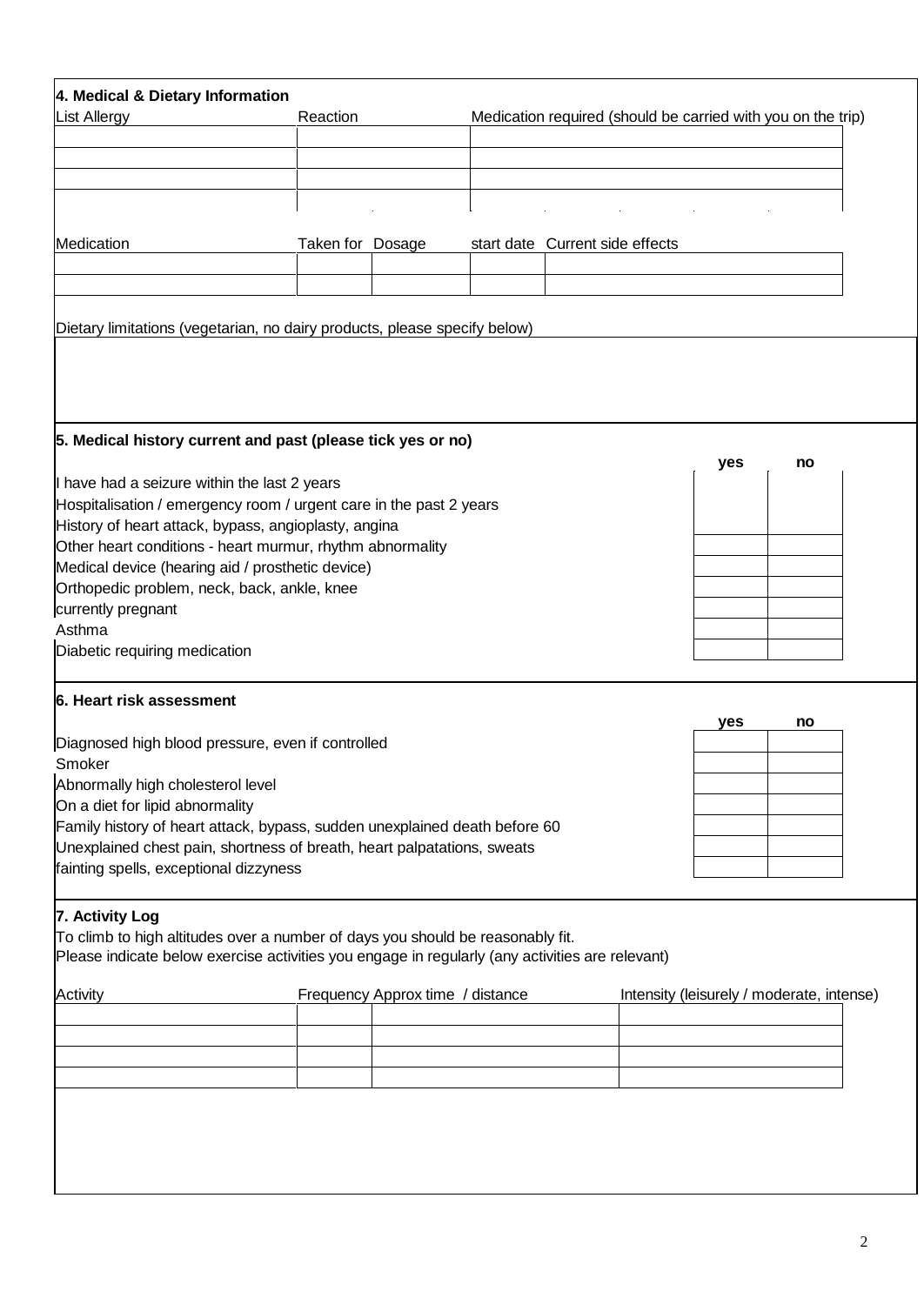| 8. Other information                                                      |                                                                                                          |             |
|---------------------------------------------------------------------------|----------------------------------------------------------------------------------------------------------|-------------|
| <b>Flight Information</b>                                                 |                                                                                                          |             |
| <b>OUTBOUND</b>                                                           | <b>RETURN</b>                                                                                            |             |
| Airline & flight no                                                       | Airline & flight no                                                                                      |             |
| Date & time arrival                                                       | Date & time arrival                                                                                      |             |
|                                                                           | Do you wish us to help reserve additional hotel accommodation (East Africa)?                             | yes / no    |
| Do you have any other special requirements (extra baggage allowance etc)? |                                                                                                          |             |
| Drinks preference                                                         |                                                                                                          |             |
| 9. Signature                                                              |                                                                                                          |             |
|                                                                           | All information will remain strictly confidential. Guests with a variety of medical conditions may be    |             |
|                                                                           | unable to join a trip or even go on a private trip with Hoopoe Safaris. None the less we must be fully   |             |
|                                                                           | prepared in the event of an emergency. Failure to disclose such information could result in serious harm |             |
| to you and / or your fellow trip members                                  |                                                                                                          |             |
|                                                                           |                                                                                                          |             |
|                                                                           |                                                                                                          |             |
|                                                                           |                                                                                                          |             |
| Guests signature (each guest must complete and sign their own form)       |                                                                                                          | <b>DATE</b> |

# **Signing constitutes an agreement to our terms and conditions attached below**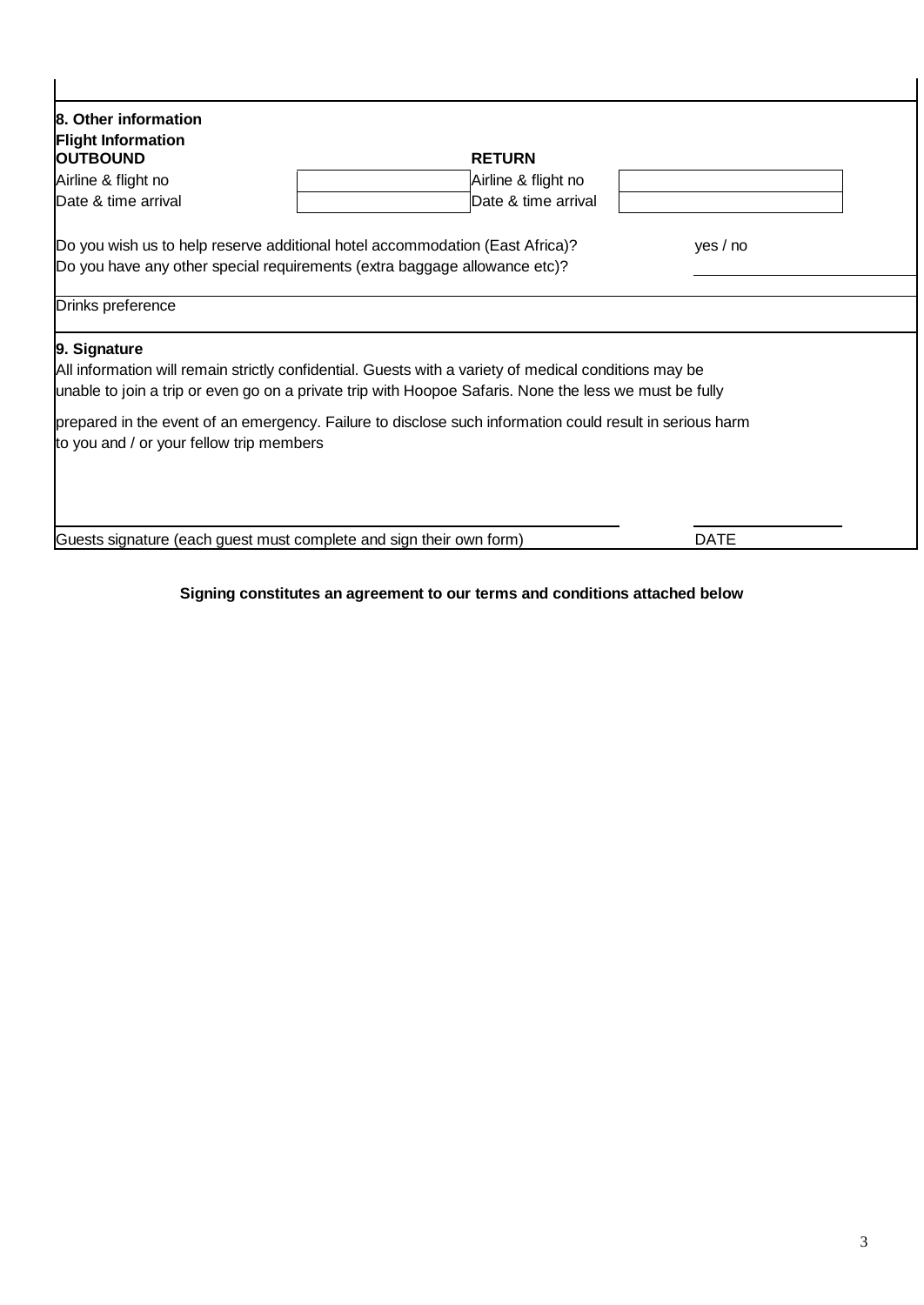

# *Tour Operator Client Terms and Conditions*

*Itineraries, holidays and services provided are subject to the "Terms & Conditions" as described here. It is imperative that these are read carefully and fully understood before booking. Changes to these "Terms & Conditions" can be only be made, in writing, by one of The Company's authorised senior officers.*

# *1. Contract*

When a booking is made with The Company, either through an intermediary Agent or direct, a contract is entered into with either Hoopoe Adventure Tours Tanzania/Kenya, referred to here as "us" or "The Company".

## *2. Reservations & Payment*

2.1 A 50% deposit is required on booking. A booking shall only be considered confirmed by us on receipt of the 30% deposit. The deposit is due within 14 days of making the booking and there shall be no binding contract until the deposit has been paid. Failure to remit the deposit on time will result in automatic change of status from provisionally held/confirmed to provisional-only (possibly entailing subsequent wait-listing or even inability to reinstate the booking when the deposit is finally received).

2.2 The balance of payment is due at least 60 calendar days prior to first day of service provision. Failure to receive the balance by that date shall automatically cancel the booking. Any refund then due from deposit monies held shall be at our discretion, subject to a minimum of US\$250 per client.

2.3. "Day of Service Provision" shall mean midnight/midnight on the stipulated date of service provision.

2.4 Any booking made within 40 days of first providing services shall be accepted provided: space is available payment is received documents, if required, can be delivered prior to departure.

2.5 The Company shall not be responsible for wire transfer charges.

2.6 Money paid by clients to a Travel or other Booking Agent for on passing to the company shall not be deemed received by The Company (and no liability shall be incurred) until written notification has been received by the Travel/Booking Agent from The Company that such monies have been received

## *3. Cancellation Charges & Refunds*

3.1 Any cancellation must be made to The Company's booking office in writing. A telephone call should be made to check that notice of cancellation has been received.

3.2 Cancellation charges shall apply as follows:

a) 65% of total cost if cancelled 60-30 days prior to first day of service provision.

b) 100% of total cost if cancelled 30 days or less prior to first day of service provision (but please note section 2.2) c) Note that bookings made through The Company with products owned by &Beyond, Asilia Camps & Lodges, or Nomads Tanzania (or their subsidiaries) are liable to be charged 50% cancellation charges and additional penalty charges at the rate of 75% if cancelled 60 – 31 days prior to the first day of service provision and 100% thereafter. d) Note that bookings which include private campsites (Shared or Private Camps such as Asilia Camps & or Kirurumu Under Canvas) shall incur charges of US\$50 per client per day.

3.3 Cancellation charges shall apply on a full board rate, plus excursions and any other activities as booked.

3.4 Cancellation charges shall be levied on other products booked through The Company in accordance with the terms & conditions of the provider of the other product.

3.5 In the event of a "no show", the booking shall be treated as cancelled and cancellation charges shall apply per 3.2.c above.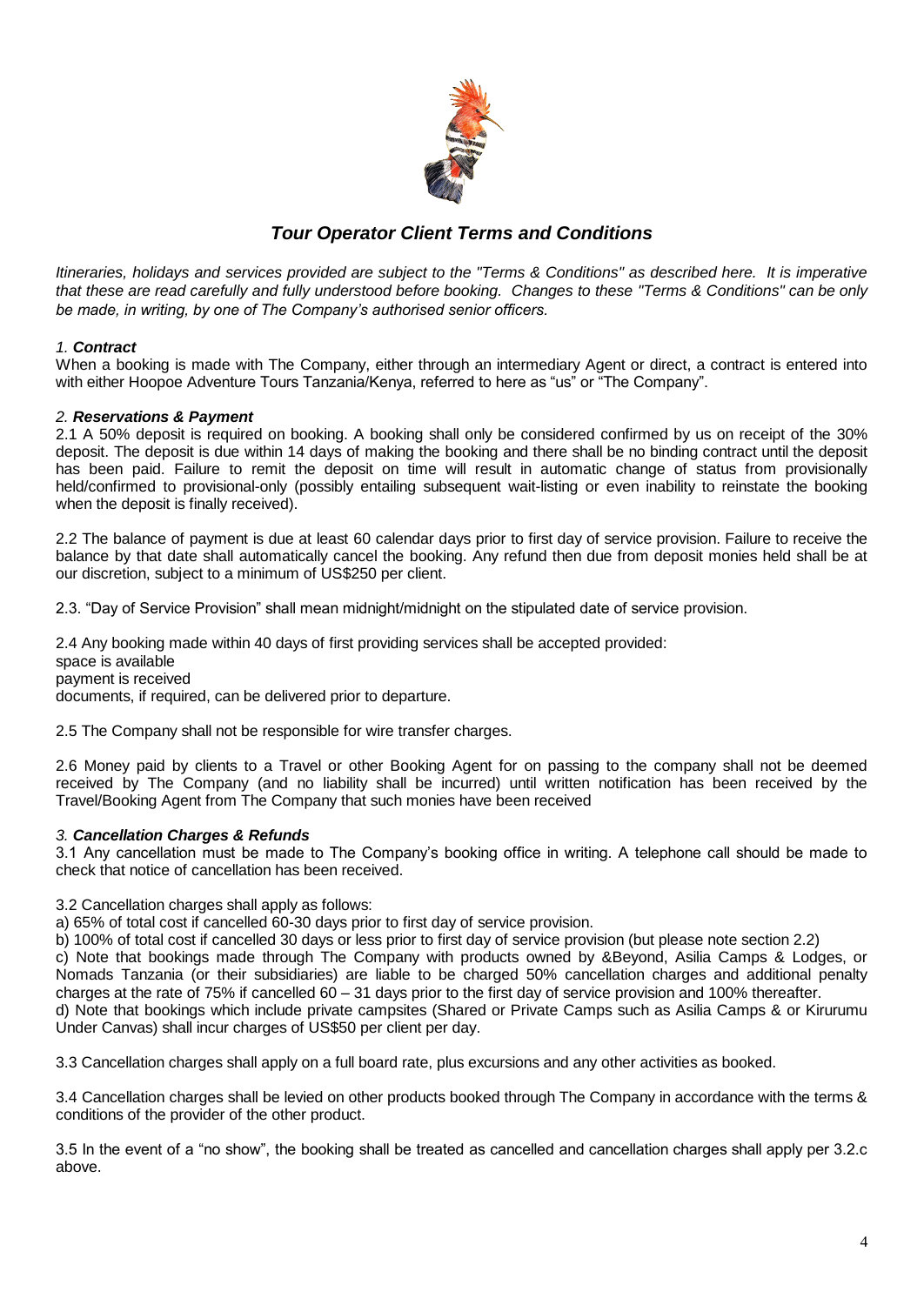3.6 In the event of a cancelled booking being reinstated by the client, such shall be subject to space availability and the cancellation fees shall be waived, less a US\$500 per person handling fee.

3.7 Any request to change or amend a booking once confirmed shall be accommodated if at all possible, subject to space availability.

3.8 No refunds shall be given:

a) For lost travel time or necessary substitution of facilities, especially by virtue of force majeure.

b) for itineraries necessarily amended after departure, especially by virtue of force majeure.

c) for circumstances beyond The Company's control which necessitate alternative arrangements being made to ensure safety and/or further participation or enjoyment.

d) if the client does not appear for any accommodation, service or excursion without notifying The Company.

e) if the client leaves after the holiday or safari has begun.

3.9 Group Bookings: Should one or more pax cancel within a group booking, then the normal schedule of cancellation charges shall apply (see 3.2 above) subject to: Any refund paid to the person/those not able to travel shall be calculated so as not to incur any resulting surcharges for those member/s of the party still travelling (unless The Company is notified, on demand, in writing that such surcharge is acceptable to all remaining travellers in the group).

3.10 Travel Agent and Trade Bookings: Travel agent and trade-related bookings, if booked at discount (whatever such discount may be) are subject to a 100% cancellation charge once confirmed.

3.11 Force Majeure: See below.

## *4. Changes/Cancellation by The Company*

4.1 The Company must unfortunately reserve the right to make changes, where unavoidable, to itineraries, holidays and services both before and after a booking is confirmed.

4.2 It is essential to understand that local conditions in Africa are not always predictable and border closures, poor road conditions and other occurrences can and do from time to time cause delays, frustrations and diversions from the planned itinerary. Should such occurrence occur, before or during the holiday, The Company shall do its best to minimise inconvenience but:

4.2.1 In the event of a "significant change", example: where the destination has been changed, the client shall be advised as soon as possible and, if pre-departure, given the option - in the case of The Company's own products - of accepting the changed arrangements (with balance payment due to The Company if more expensive, or refund due to the client if less expensive) or cancelling the booking and receiving a refund of 85% of all payments made at the time of cancellation, subject to a minimum of US\$200 per client. (In the case of refunds from third party accommodation or services, these shall be subject to the terms and conditions of the third party service provider).

If a "significant change" occurs during the holiday, The Company shall do its utmost to provide alternative arrangements with balance payment due to The Company if more expensive than the original arrangements, or refund due to the client if less expensive. In the event of these not being acceptable to the client (such acceptance not to be unreasonably withheld) The Company shall refund the balance of monies remaining unused from the portions of the itinerary which pertain to The Company's own products (less transfers to the departure point) subject to a cancellation fee of US\$250 per person. (In the case of refunds from third party accommodation or services, these shall be subject to the terms and conditions of the third party service or accommodation provider but The Company shall do its utmost to obtain suitable refund on the client's behalf).

4.2.2. The Company has the right to make a "minor change" to an itinerary, holiday or service (for instance where daily scheduling is affected), before or during a holiday without notice.

## 4.3 Accommodation: see below.

4.4 If cancellation is unavoidable by The Company (for reason other than client's failure to pay) then the client shall be given the option of purchasing another itinerary, holiday or service (with any cost difference either to be paid or refunded) or receiving a full refund of all monies paid at the date of cancellation.

4.5 Some itineraries, such as set departures, operate subject to a minimum number of bookings. The Company shall not cancel for lack of numbers less than 6 weeks before departure.

## 4.6: Force Majeure:

4.6.1 In the event of a situation/occurrence of Force Majeure (meaning any circumstance beyond The Company's reasonable control, including [but not limited to] acts of God, explosion, tempest, fire or accident, war or threat of war, sabotage, insurrection, civil disturbance, requisition, sickness, quarantine, government intervention, weather or other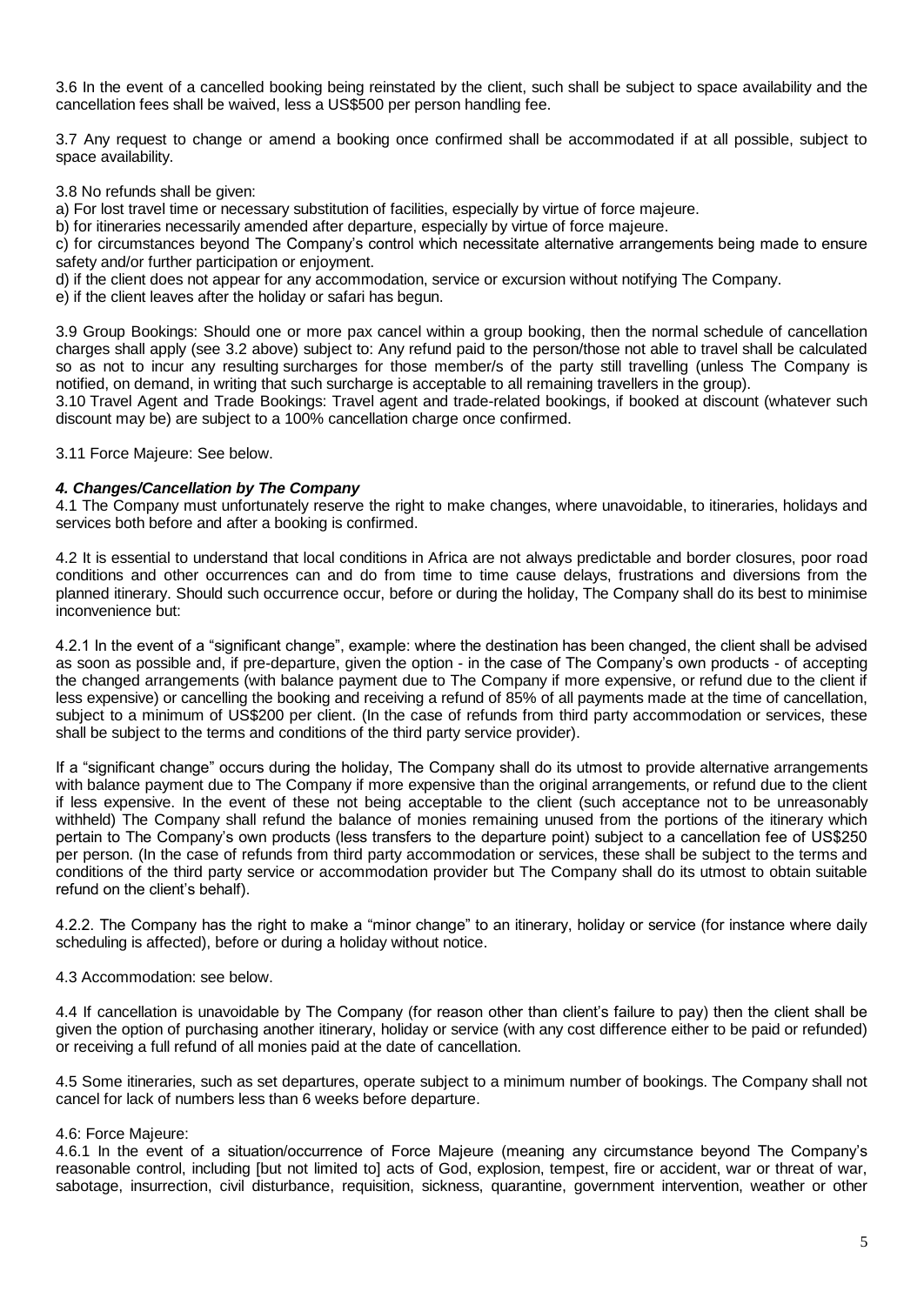untoward occurrence), The Company shall immediately notify the client of the nature and extent thereof but shall not be in breach of these terms & conditions or liable in any way (by way of delay or non-performance of any of The Company's obligations) to the extent that such is due to any force majeure.

4.7.2 In circumstances of force majeure, The Company shall have the right to vary or cancel any itinerary, holiday or service. Refund, if due, shall be at the discretion of The Company although all reasonable endeavour shall be used to reimburse the client wherever possible, less reasonable costs. If, under circumstance of force majeure The Company, after due deliberation, deems the itinerary, holiday or service to be able to proceed then no refund shall be payable.

# *5. Transportation*

5.1 Only safari-prepared 4 wheel drive vehicles are used on safari. The Company reserves the right to employ the services of sub-contractors. Highly trained and experienced driver/guides are provided. No vehicle may be driven by a client at any time.

5.2 Carriage (by land, sea and air) is subject to the terms and conditions of the carrier and to International Conventions, some of which limit liability. Land, sea and air travel are also subject to operational decisions of carriers and ports which may result in cancellation, delays or diversions over which The Company has no control and for which The Company can accept no liability whatsoever.

# *6. Accommodation*

Accommodation is normally quoted based on two persons sharing a twin room or tent. Single occupancy may attract a supplemental single occupancy charge. Hotels, Lodge and camps are named as an indication of category and, whilst The Company shall endeavour to actually use the named establishment, rooms may be reserved at similar establishments without liability or refund. Published prices are based on tariffs and other costs prevailing at the time of printing and are subject to change without notice.

# *7. Cost Inclusions/Exclusions*

7.1 Inclusions: The price of ground arrangements includes:

All current taxes, accommodation, meals, park fees, excursions, transfers and use of a safari prepared 4-wheel drive (with driver/guide) as specified only. CHECK INDIVIDUAL ITINERARY DESCRIPTIONS

7.2 Exclusions: Normally excluded from the price of ground arrangements, unless otherwise specified, are:

Airport departure taxes, visas, inoculations, insurance, gratuities (tips), laundry\*, alcoholic and non-alcoholic beverages\*, items of a personal nature.

\* Included on some itineraries, either for the full itinerary or part of same. CHECK INDIVIDUAL ITINERARY DESCRIPTIONS.

7.3 The Company, whilst endeavouring not so to do, must reserve the right to make surcharges when these are unavoidable, Since tour operators in East Africa may suddenly and without warning be subjected to an increase in various government levies and/or park/conservation fees, The Company reserves the right to add to the cost of a safari any increase in Government fees such as but not limited to Park and or conservation fees or any governmental levy or charge applicable to a safari. Such surcharge(s) will be notified in writing and must be paid within 14 days of notification. Non-payment may be construed as an act of cancellation and subject to these terms & conditions.

# *8. For Clients Information*

8.1 The Company and its agents act as a booking agent in all matters relating to hotel and lodge accommodation, tours, airlines/charters, bus companies, ground transportation, boat owners and other independent contractors providing accommodation, transportation and/or other services, each of which is an independent corporation outside The Company's control and each of which has it's own terms and conditions. As such, The Company shall not be liable for injury, delays, loss or damage in any manner.

8.2 The Company's liability to passengers carried in its own vehicles is governed by the laws of the country in which the tour takes place and no other country.

8.3 All claims are subject to the jurisdiction of the courts of the country in which the actual service or accommodation was provided.

8.4 The Company reserves the right to employ sub-contractors for all or part of its services; in the event of such right the terms of this clause apply.

8.5 Whilst every care is taken, The Company cannot be held responsible for loss or damage to baggage.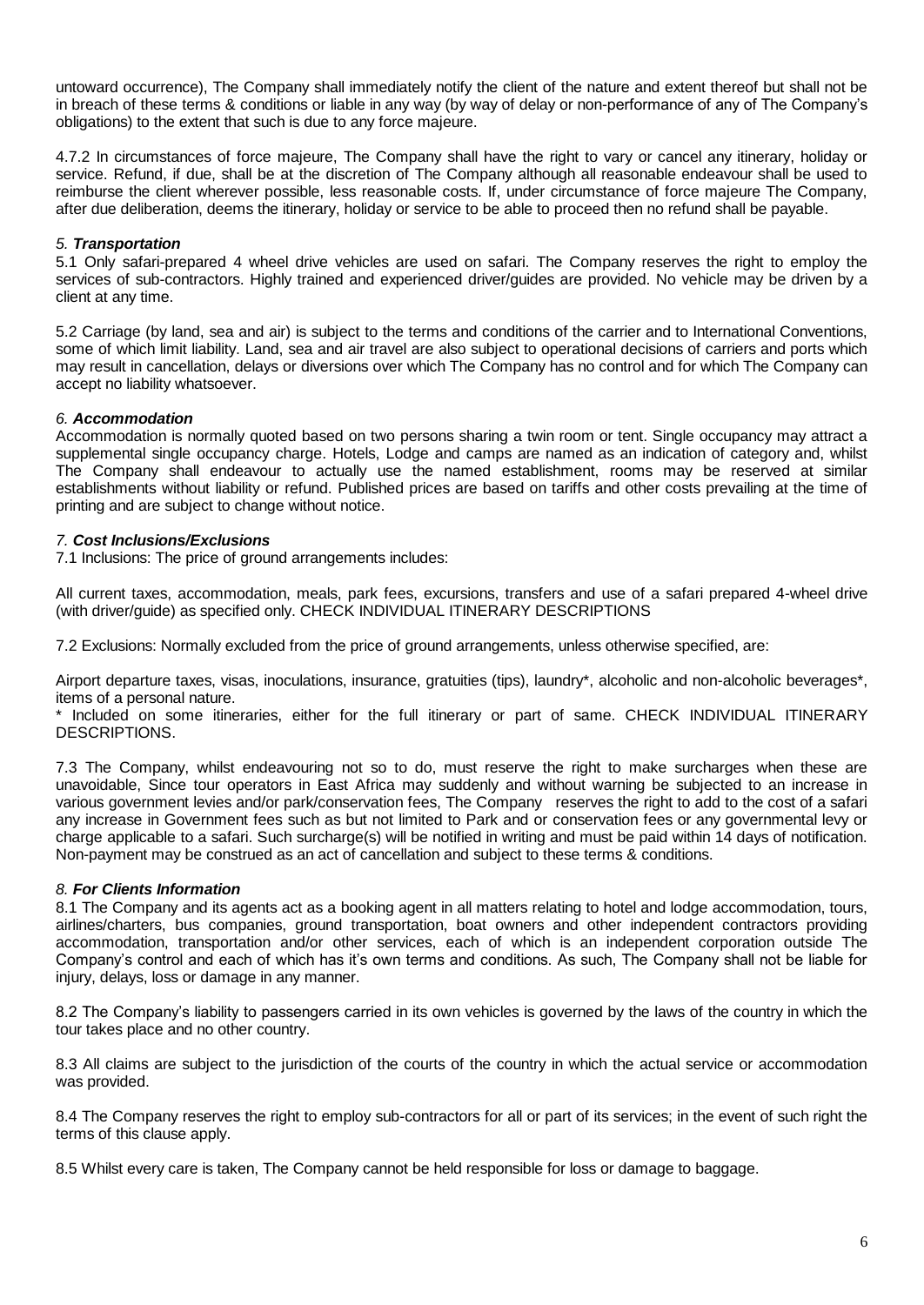8.6 As provided for elsewhere in these terms and conditions, The Company reserves the right to cancel any itinerary, holiday or service or any part of it, to make such alterations in the itinerary as deemed necessary or desirable, to refuse to accept or to retain as a member of any programme any person at any time and to pass on to programme members any expenditure occasioned by delays or events beyond The Company's control. In case of any appreciable variation in costs, right is reserved to adjust rates.

# *9. Health & Risks*

9.1 Yellow Fever and Cholera vaccinations are mandatory in many African countries. Other inoculations, such as Tetanus, Polio, Typhoid Meningitis and Hepatitis may also be recommended. Advice should be sought from a reputable travel clinic or medical practice in good time before departure, responsibility for so doing lies solely with the client.

9.2 There is a risk of malaria in many African countries, prophylactics are recommended. Advice should be sought from a reputable travel clinic or medical practice in good time before departure, responsibility for so doing lies solely with the client.

9.3 Client's attention is drawn to the fact that there are certain risks inherent in participating in the type of itinerary, holiday and service provided by The Company (by dint, inter alia, of it's location and the adventurous nature of some activities). The Company shall not be liable for illness, injury or death sustained on an itinerary, holiday or service sold by it which is not due to gross negligence of The Company, its officers, employees, authorised representatives or agents whomsoever.

9.4 Mountain Climbs: Client's attention is drawn to the fact that climbing mountains, especially above normal altitudes that prevail in client's county/locality of origin, is inherently dangerous. Proper medical advice should be sought in good time before booking.

# *10. Insurance*

10.1 It is a condition of booking that all clients are individually insured, either through their Travel Agent or independently. It is the client's responsibility to ensure they are covered for, at least, the following:

Personal Accident including death and disability Medical Expenses **Repatriation** Trip Curtailment/Cancellation Loss of Personal Effects

The Company shall be provided with details of client's insurance, including 24-hour emergency contact number/s reachable from within Africa - at the time of booking. It is the client's responsibility to ensure that the insurer is aware of the destination and the type of activity to be undertaken.

10.2 The Company is able to arrange AMREF (Flying Doctor) cover (which it strongly recommends) on behalf of clients and will do so on some itineraries, adding the cost into the price of the holidays, unless instructed otherwise.

10.3 Client's insurance company should always be informed, and proper advice sought, before booking an itinerary which includes trekking or mountain climbing.

## *11. Travel Documents*

11.1 It is the client's responsibility to ensure that all travel documents and vaccinations are current and valid for the journey in question.

11.2 The Company shall not be responsible for any delay, interruption or cancellation resulting from client's failure to provide required documentation to immigration or other authorities at any time.

## *12 Complaints & Disputes*

If there is cause for complaint whilst on holiday, whether with The Company's products or any other product for which The Company has made booking as an agent, then this must be brought to the attention of the General Manager or his appointee or agent who will do their best to rectify the situation. It is unreasonable to take no action whilst on holiday and then write a letter of complaint upon return; The Company cannot accept any liability in relation to any complaint or problem if such is not notified at the time of occurrence. Should the problem remain unresolved by The Company, third party contractor or product, a complaint should be made in writing to The Company's booking office within 28 days of completion of the itinerary, holiday or services provided by The Company.

## *13. Special Requests*

Clients should advise The Company of any special request (for example: special diet or on account of physical disability) at the time of enquiry or submitting a reservation. The Company will do it's utmost to meet such requests wherever possible.